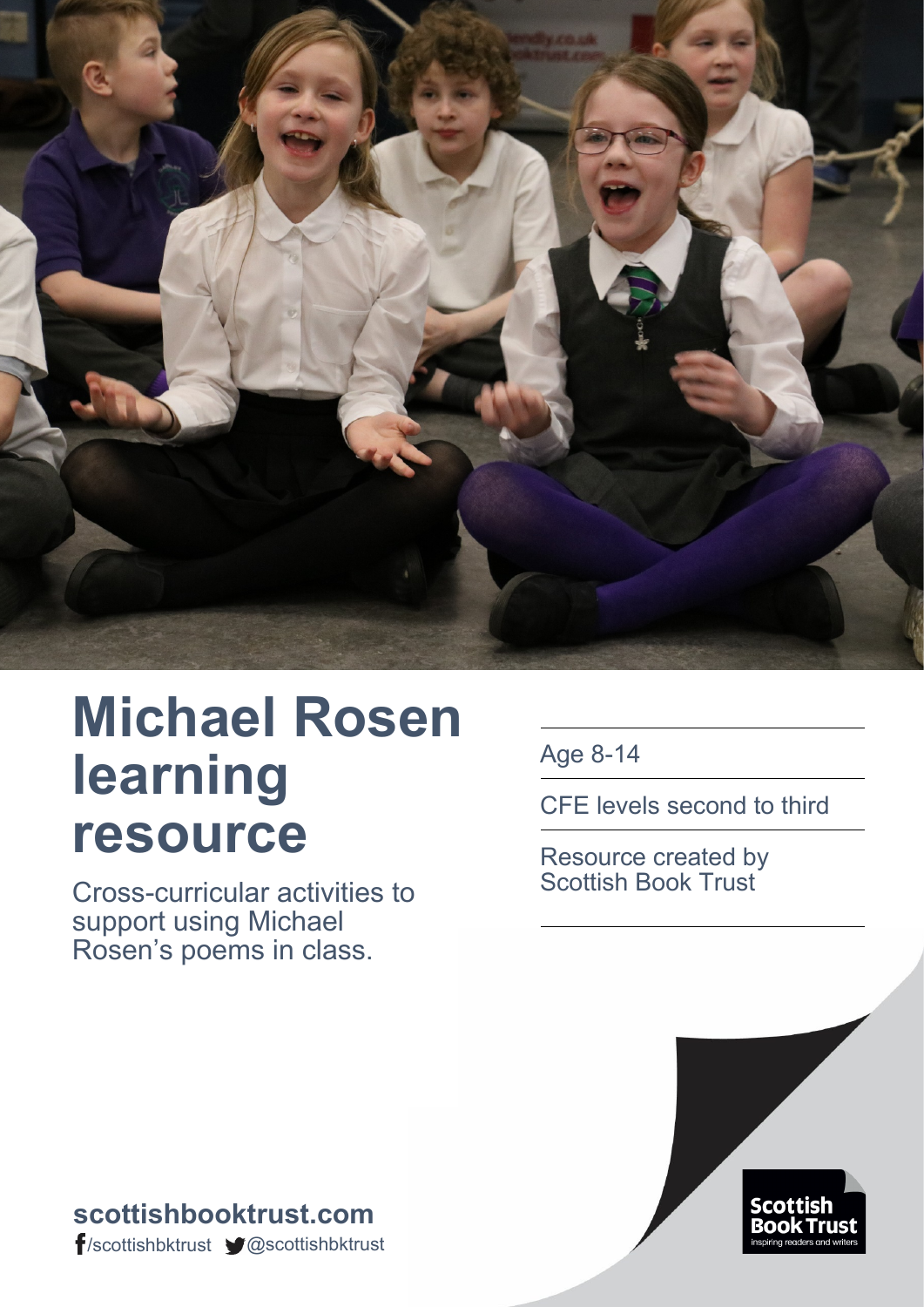# **Contents**

| Boogy Woogy Buggy activities             |  |
|------------------------------------------|--|
| Don't activities                         |  |
| Washing Up and Chocolate Cake activities |  |
| Do I know you? activities                |  |

### **How to use this resource**

The activities in this resource have been designed to be used with five poems by Michael Rosen. The poems are *Boogy Woogy Buggy*, *Do I know you?*, *Don't, Washing Up* and *Chocolate Cake*. You can download these poems from the accompanying poety resource. You can also find videos online of Michael performing the poems, which you can watch with your class.

If you are looking for more general activities on using poetry in the classroom, search the Scottish Book Trust website for our "Introducing poetry in the classroom learning resource".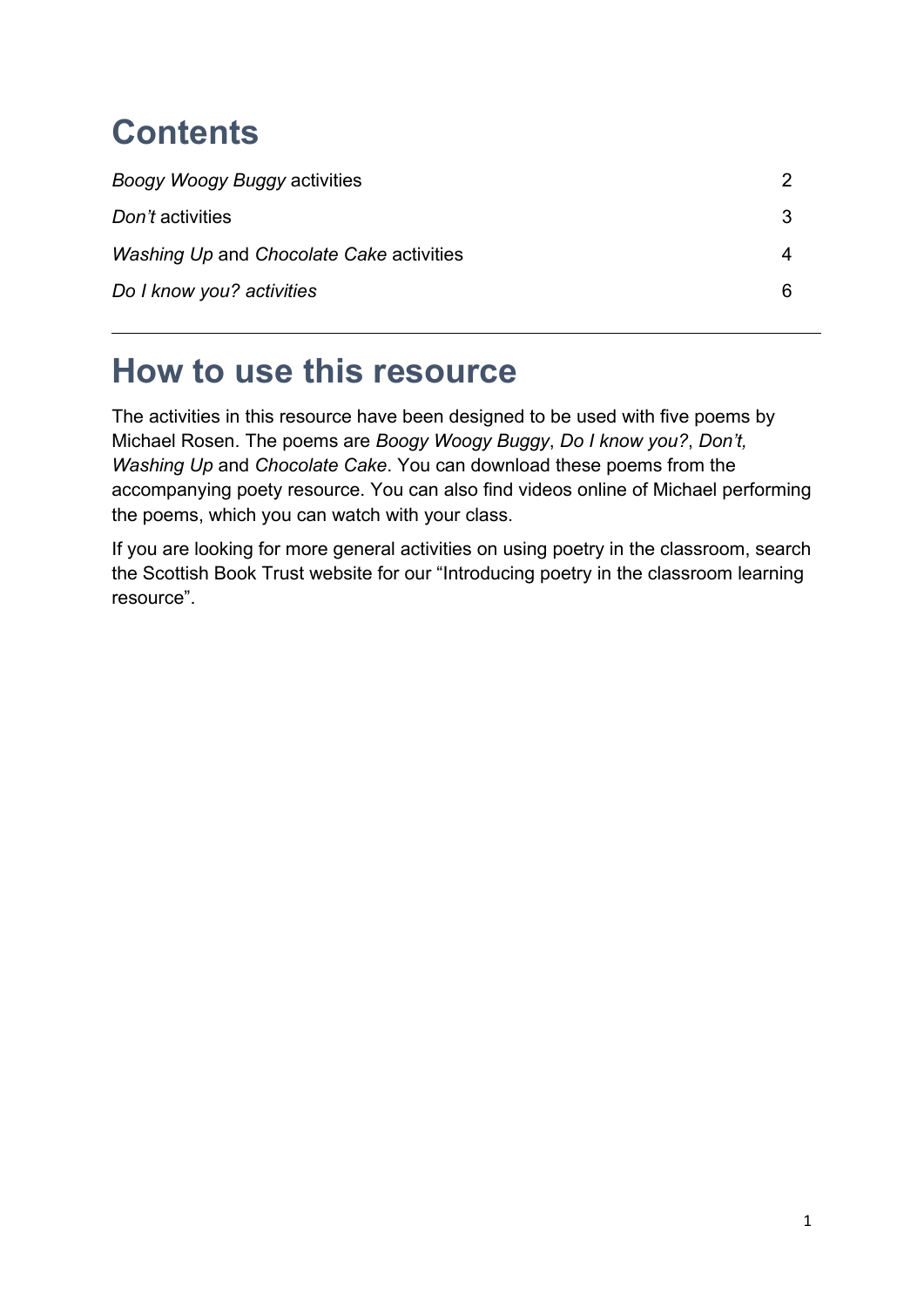# *Boogy Woogy Buggy* **activities**

Read the poem together as a class, then watch Michael perform his poem. You can watch Michael perform *[Boogy Woogy](https://www.youtube.com/watch?v=3lOo315p9WM) Buggy* on YouTube. Do your pupils notice anything about the rhythm of the poem?

#### **Performance**

LIT 2-04a, LIT 2-07a, LIT 2-09a, LIT 2-16a

This is a very rhythmic poem. Having watched and read the poem, split pupils into small groups to discuss and explore how they would read it aloud. Pupils could use some musical instruments, such as claves, to set up a beat to accompany the poem. Ask pupils to decide how they want to perform it, then rehearse and each group can perform it for the class.

*Technical tip – Michael Rosen uses assonance (repeated vowel sounds) to create internal rhyme in this poem, e.g. "glide" and "ride", "feet" and "meet", and he plays with sounds to create half-rhymes that are also internal: "streak down the street" and "easy, speedy baby". These rhymes and half-rhymes come very close together, which, combined with the use of one and two syllable words, create a clipped, staccato effect that is pleasing to read aloud.*

#### **Everyday inventions**

#### LIT 2-09a, LIT 2-22a, LIT 2-23a, LIT 2-24a, LIT 2-28a

Divide your class into pairs. In these pairs ask pupils to create a list of all the everyday inventions they can think of, such as a hoover or microwave or kettle. For each one, ask pupils to discuss what special thing it allows them to do, what special qualities it has, what life would be like without it– make lists of these special features to go with each invention. Ask pupils to write a short paragraph about what they think life would be like without their chosen item.

For cross-curricular links, you could use this activity to inspire a project exploring life in a previous era. Ask pupils to research and consider what life might have been like in a chosen era, and what life was like without all the modern inventions they are used to.

#### **Marketing marvels**

#### LIT 2-09a, LIT 2-16a, LIT 2-18a, ENG 2-27a, LIT 2-29a

Ask pupils to collect and bring in magazines or newspapers. Then ask pupils to cut out all the adverts they can find in the magazines and spread them out on the desks. Discuss the claims that the advertisers make about the products they are trying to sell. Do the pupils believe or agree with these claims? What do pupils think of the adverts? What is the adverts aim? Are pupils persuaded by the advertising? You could collect these phrases and comments and use them as part of a display.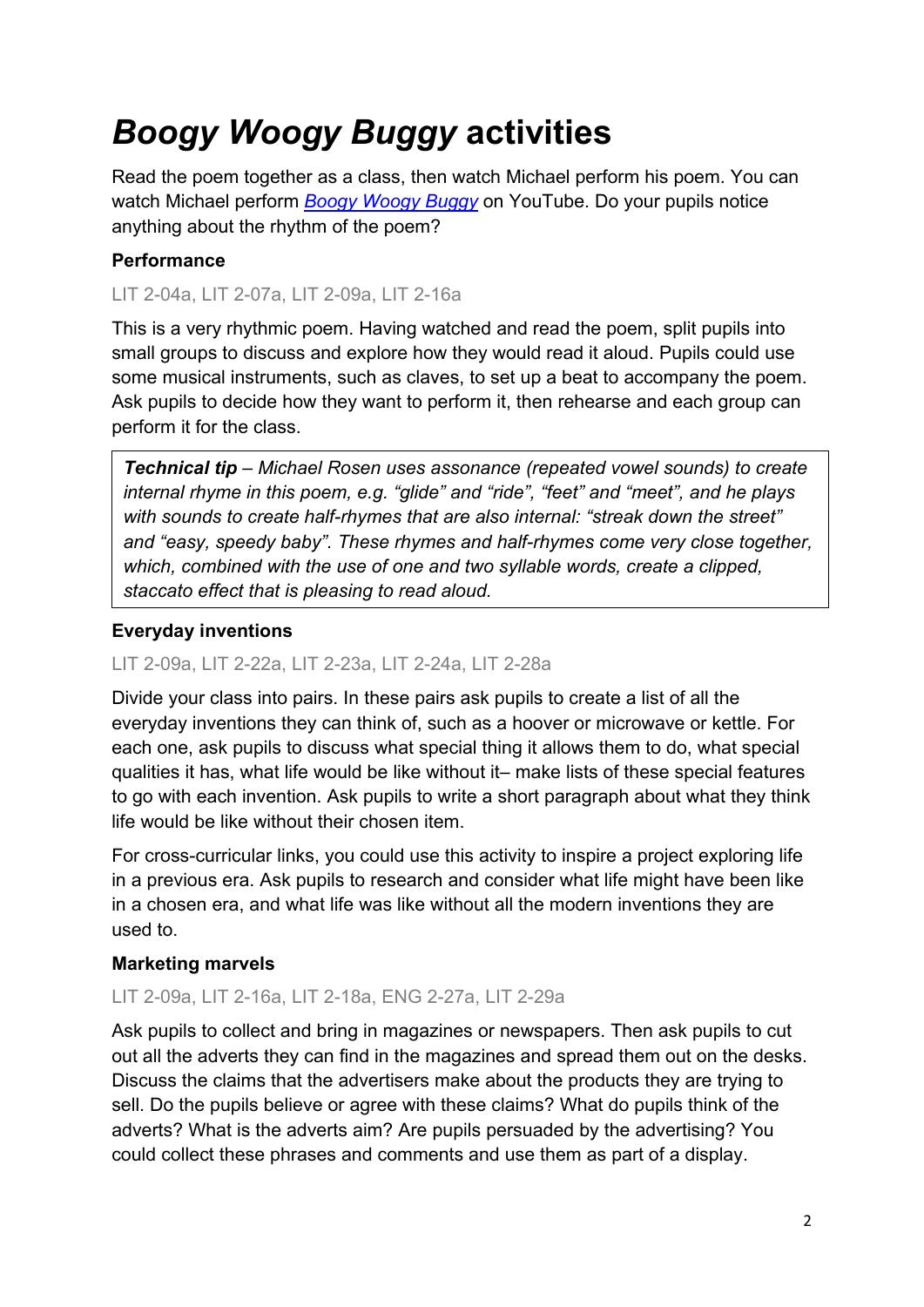Next, choose one of the inventions the class has discussed in the "everyday inventions" activities and plan and develop a marketing campaign to sell your favoured product to the class. Pupils need to consider who they are they aiming their product at- would they want everyone in class to buy it or a targeted group? What advertising will they produce and what will it look like?

#### **Making music**

#### EXA 2-18a

Ask pupils to find out about different dances like the jive and boogy-woogy. The jive dance originated in 1940's America and is a version of jitterbug and swing dance. You can watch videos of [jitterbug](https://www.youtube.com/watch?v=xS5oCLXrQLs) and [swing](https://www.youtube.com/watch?v=I9zHYkKoL4A) dancing on YouTube.

Introduce pupils to hand jive dancing. It is a dance from 1940's that involves different patterns of hand movement, including clapping different parts of the body. A good clip to show pupils is the [hand jive](https://www.youtube.com/watch?v=fY5pmzmiDO8) by Sandy and Danny in Grease (you don't need to show the whole clip, just the parts where Sandy and Danny dance together. This is hand jiving). Ask pupils to research and find out about it as a group. Can your pupils make up a hand jive to go with *Boogy Woogy Buggy*?

#### **Buggy-making**

#### TCH2-12a, TCH 2-13a, TCH 2-14a, TCH 2-14b

Ask pupils to design and make a buggy with a motor and gears that can carry an Easter egg (or object of choice). Now test it to see how far it will roll down a given slope with varying surfaces.

### *Don't* **activities**

Read the poem together as a class, then watch Michael perform his poem. You can watch Michael Rosen perform his poem *[Don't](https://www.youtube.com/watch?v=Oaq3gzswei0)* on YouTube. What do your pupils notice about Michael's performance? He uses a lot of gestures in the performance.

#### **Performance**

#### ENG 2-19a, EXA 2-01a

This is a wonderfully rhythmic poem that cries out for a performance, or at least to be read aloud. Watch Michael perform a variety of poems from his poetry book *[The](http://www.michaelrosen.co.uk/hypnotiser/)  [Hypnotiser](http://www.michaelrosen.co.uk/hypnotiser/)* on his website. This would be a great place to go for your pupils to get ideas for how to perform a poem aloud. Work with your pupils to create an individual or class performance.

#### **Don't do that!**

#### LIT 2-09a, LIT 2-06a, ENG 2-27a

Ask your pupils if they have ever been told off. Pupils can discuss in pairs or as a group the sorts of things grownups tell you not to do. Now compare these ideas to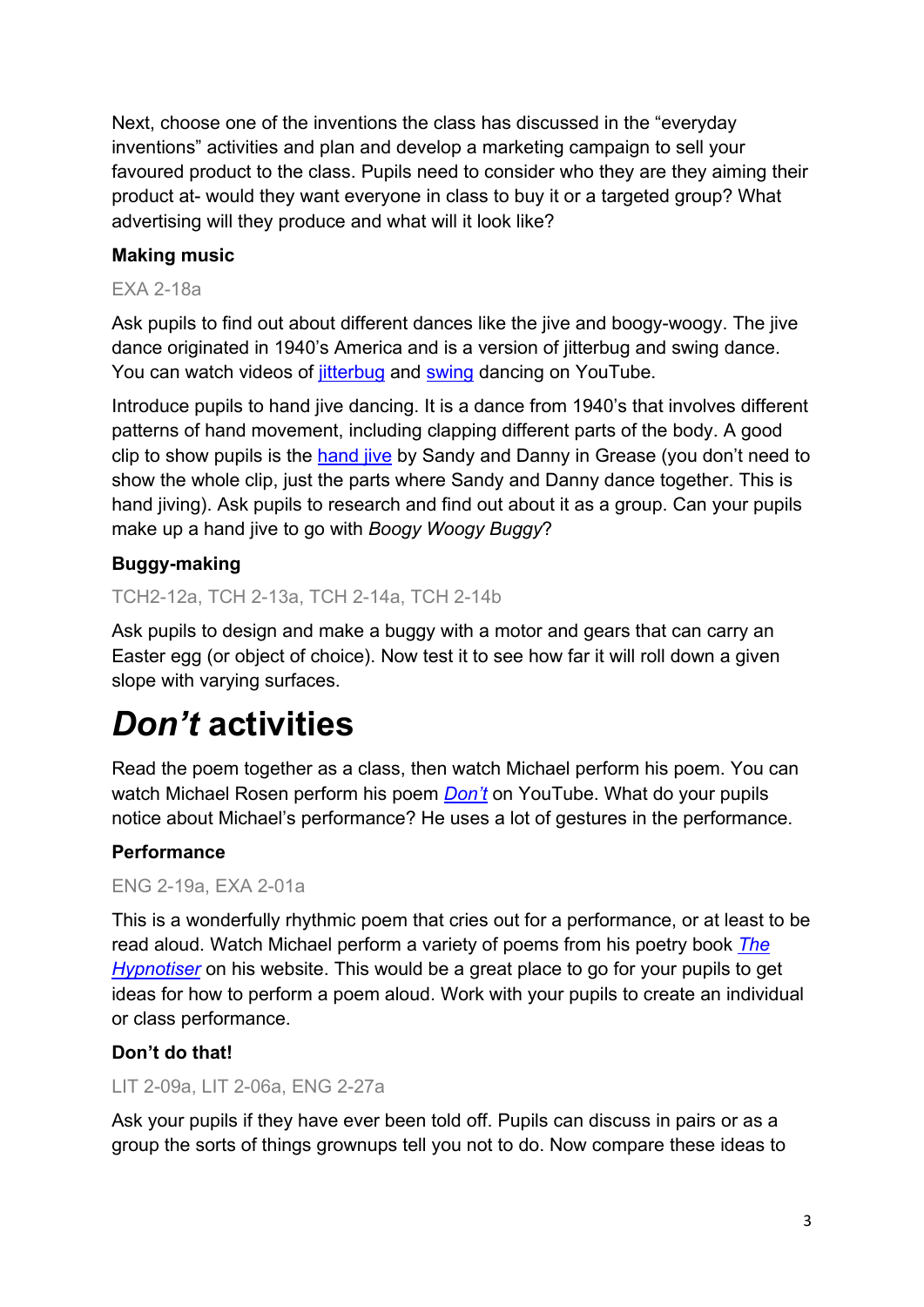those in the poem. Are the things included in the poem something your pupils think they would be told off for?

Next, ask pupils to come up with a list of daft things they might be told not to do. See if pupils can use internal rhyme (or half-rhyme) in the list in the same way Michael Rosen has done, e.g. *don't stick chips on your hips*. And don't forget something especially silly to end the list!

Pupils can use these lists to create their own *Don't* poems.

#### **Thinking about rules and rights**

#### SOC 2-17a, LIT 2-09a, LIT 2-28a, LIT 2-29a

Have a class discussion about rules. Why do we have rules? Who makes them? Who breaks them? Why, when, how? If children were to make the rules, what would they be? This would be a good opportunity highlight any schools rules and discuss why they are in place.

From this discussion, go on to explain that everyone has rights. The [Rights of a Child](https://www.unicef.org/crc/) have been outlined by the United Nations Convention. Amnesty International has published book that visually illustrates the rights of a child. You can see a selection of page spreads [here.](https://www.amnesty.org.uk/rights-child-pictures) Discuss the rights of a child as a class. What do your pupils think? Do they think everyone in the world enjoys these rights? Why or why not?

## *Washing Up* **or** *Chocolate Cake* **activities**

*[Washing Up](https://www.youtube.com/watch?v=dmeS6U_OcE4)* and *[Chocolate Cake](https://www.youtube.com/watch?v=7BxQLITdOOc)* are both long poems which tell a story. Compare these poems to the more rhythmic poems *Don't* and *Boogy Woogy Buggy.* What do pupils notice about the pace of the poems? What about how Michael performs them? Is the difference evident when they read them on the page?

Puffin Publishers has an [excellent resource](https://www.puffinschools.co.uk/wp-content/uploads/2019/03/Puffin-Schools-KS2-Poetry-Resource-Pack-Michael-Rosens-Chocolate-Cake.pdf) with activity sheets to help you explore *Chocolate Cake* in detail with you pupils.

#### **Still image: poetry moment**

LIT 2-04a, LIT 2-06a, LIT 2-09a, LIT 2-16a, ENG 2-19a, LIT 2-26a, LIT 2-28a, EXA 2-14a

Ask pupils to choose a favourite moment from one of these poems and create a still image of that scene. You can use whatever creative material you prefer as a class, it could be collage, pen and paper, painting, or photography.

Ask pupils to present the image to the class and see if their peers can guess the exact line/s from the poem. Pin the images up on a display board or blu-tack to a white board. If pupils have shown a character e.g. one of brothers in *Washing Up*, add sticky notes to the images show what the character is saying, thinking, or feeling.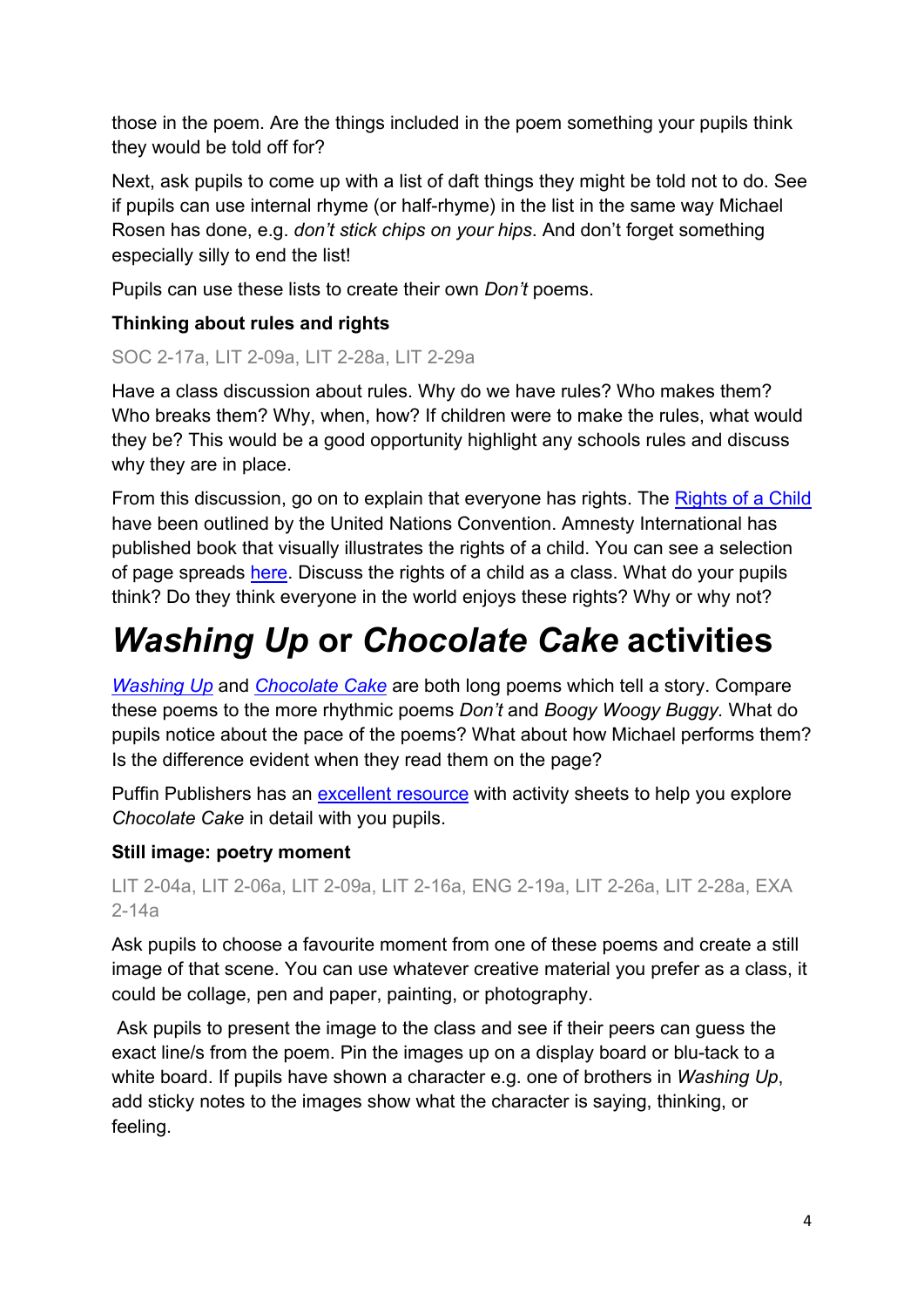If you want to extend the activity, divide the poem into sections and ask pupils to create a short series of still images. Once all the images are complete, gather them together and ask the class to present the whole poem in sequence. You can accompany this with a reading of the poem.

#### **Celebrating the ordinary**

#### LIT 2-09a, LIT 2-28a

Here are some questions you could pose to your class based on the poems. Pupils can write a short account of these experiences.

*Washing Up:* what chores do you have to do at home, and how do try to make them more fun? What is your relationship with any siblings like? How do you get on when doing chores together? Who is in charge? What happens? Has there ever been a time when you have got into big trouble doing a task?

*Chocolate Cake:* have you ever had a similar food incident? Or been naughty and then been caught out like Michael was with the cake? Have you ever eaten the whole chocolate cake like Michael Rosen? Have you ever been found out? What had you done? Why? Who found out and how? Were there any consequences?

#### **Attention to detail: the memory telescope**

#### LIT 2-09a, LIT 2-07a, LIT 2-05a

Ask pupils to pick a moment from the above discussion of memories and incident. Tell pupils to close their eyes, and think about it really carefully. What details can they add – where, when, what, how, who, why? Tell pupils to keep honing in closer and closer on the incident, as if they are using a memory telescope. Try to think about what you could see, hear, smell and feel. Did anyone say anything? What, and how was it said, and to whom? Ask pupils to write these details down and then discuss them in pairs or with a neighbour.

#### **Storyboard: a memorable memory**

#### ENG 2-30a, ENG 2-31a, ENG 2-27a, LIT 2-28a, TCH 2-04b

Ask pupils to create a storyboard of the memory or incident they have selected. Add words, phrases, text to each panel to bring the incident to life. If you have access to it, you could use comic strip software to create a comic strip of the chosen memory.

#### **Write an everyday story poem**

#### LIT 2-27a, ENG 2-31a, ENG 2-19a

Use any or all of the information gathered in the memory activities to write a poem of an incident. Like Michael Rosen, "talk to the page", ask pupils to tell the story as if they are telling it to a friend. They can add in speech and sound effects to bring it to life. Pupils do no need to worry about making it rhyme. Now might be a good opportunity to look back at the poem and discuss its structure, and the way Michael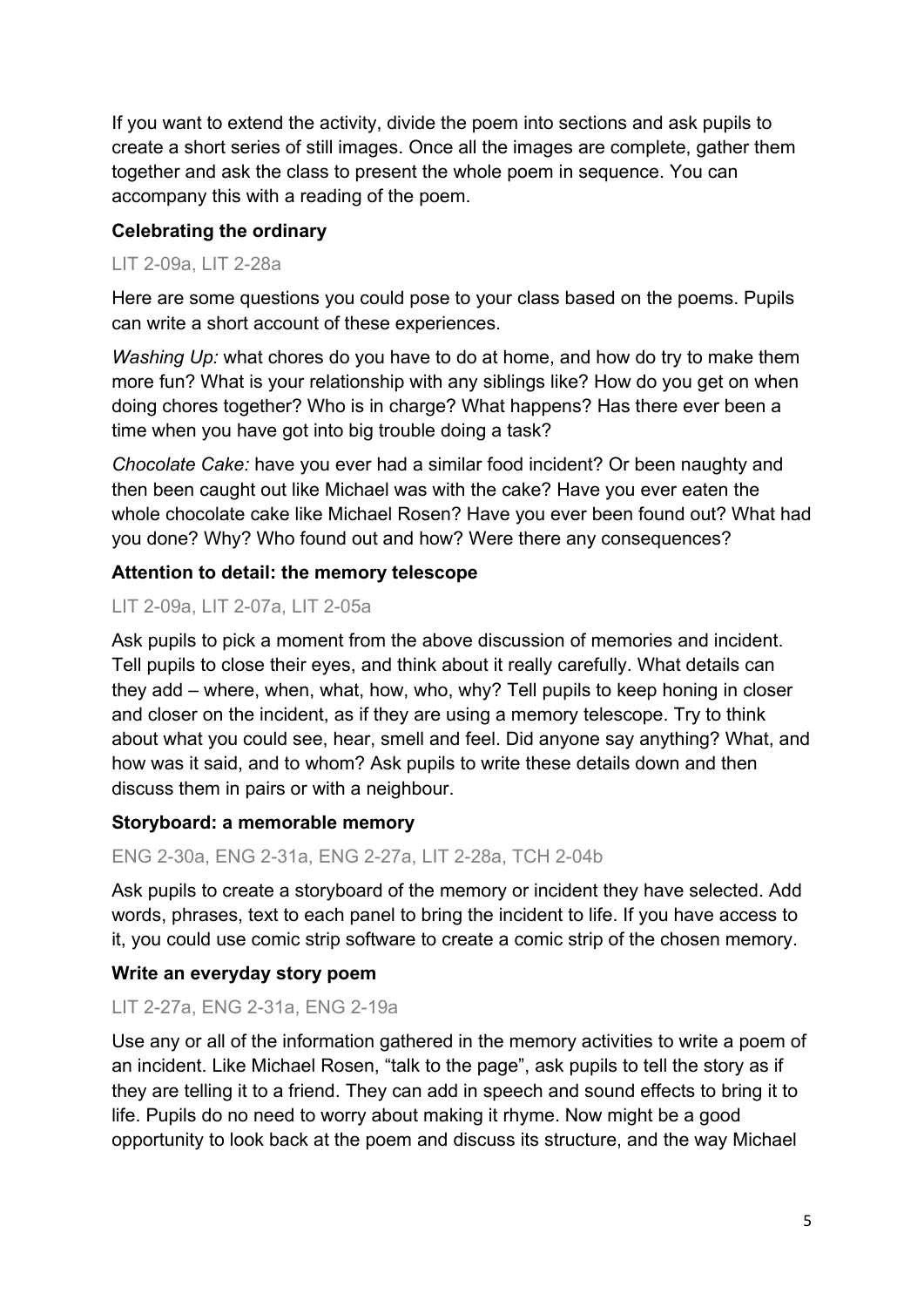breaks his poems up into chunks or repeats words and phrases to create a pattern or an emphasis.

#### **It escalates**

#### LIT 2-09a, ENG 2-31a, LIT 2-28a

The situation in *Washing Up* escalates quickly- ask pupils to try plotting the events to see how this happened. As a class discuss how an incident between two people could start small then get more and more out of hand as each one tries to outdo the other, such as eating dinner that turns into a food fight. Can pupils make a poem or a drama out of this?

### *Do I know you?* **activities**

This poem was written especially for Michael Rosen's appearance on the Scottish Friendly Children's Book Tour in 2008. Unfortunately a video of Michael performing this poem is not available to watch online.

*Technical tip – in the last four lines, Michael is playing about with the rules of grammar and spelling and the sounds of the "wh" words and how they blend together. The "wh" words appear in not-quite-expected places, and the "who I wiz" blurs word and letter boundaries beautifully, cleverly adding the word "why" as they run together. The effect is one of jumbled fun and "almost" sense that is surprisingly meaningful – it echoes the puzzlement of the subjects in the poem who have been struggling alone in a jumbled and complex world.* 

#### **Sending a message: Who am I?**

#### LIT 2-09a, LIT 3-09a, LIT 2-16a, LIT 3-16a

Ask you pupils to read the poem carefully. What do they think Michael Rosen is trying to get them to think about? Have they ever feel lost, misunderstood, and even that they don't understand themselves? Does everyone have a right to be understood? How could they bring this about? Use this poem as a starting point for a Health and Wellbeing discussion on self-awareness and emotions, as well as empathy and respecting others.

#### **Adding images: something small and lost…**

#### LIT 2-20a, ENG 2-27a, ENG 2-31a, LIT 3-20a, ENG 3-27a, ENG 3-31a, LIT 2-09a, LIT 3-09a,

Divide the class into pairs. Ask pupils to create images of their own based on the pattern Michael has used. He describes something small as lost inside something bigger: *I'm an apple in a pie; I'm a note in a flute's tune; I'm the whisper in the breeze; I'm a star in the Milky Way…* Once the class have created a few lines of their own, ask the pairs to discuss how they think the small object might feel in this